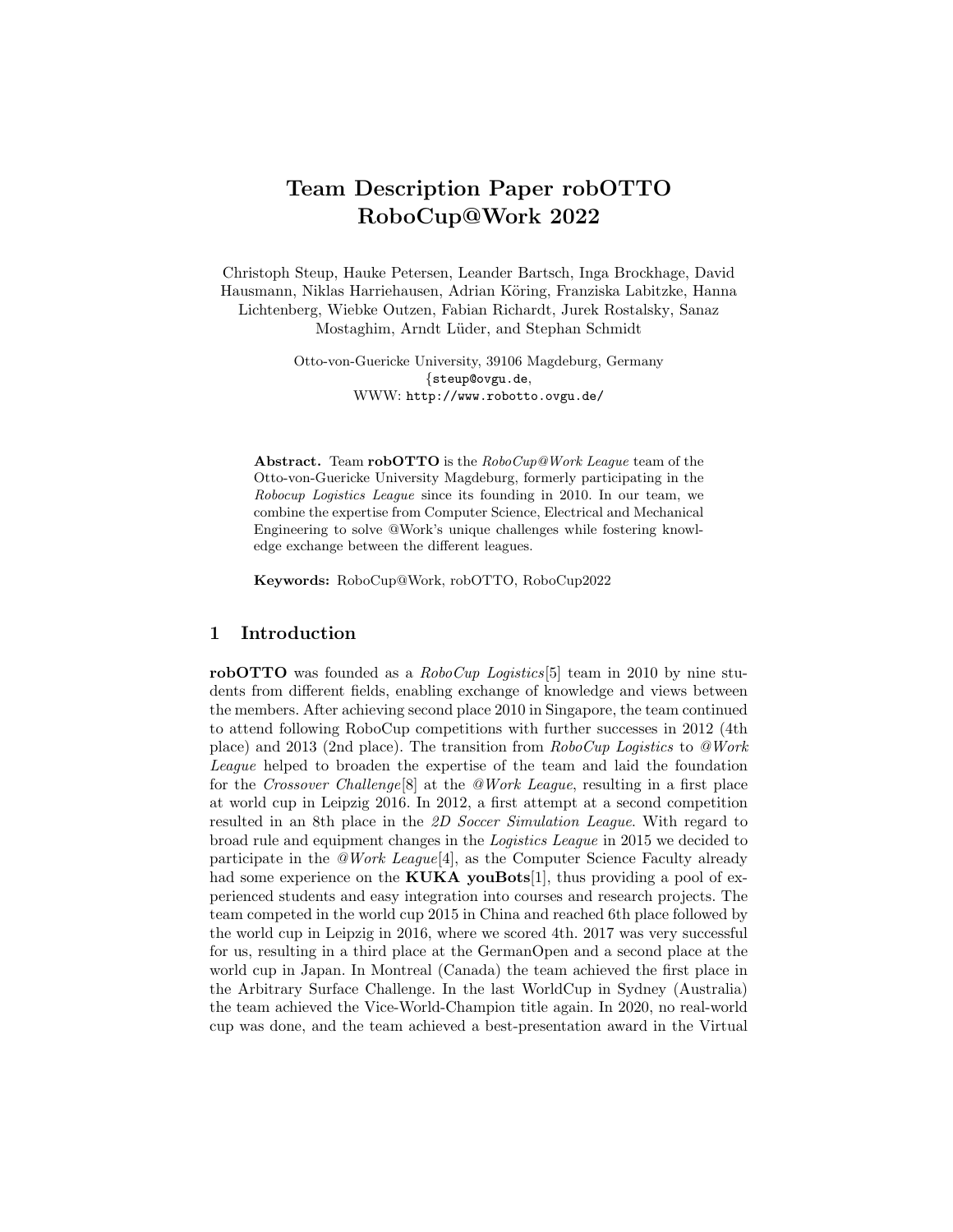RoboCup Asia Pacific Open (VRCAP). In the RoboCup@Home competition in 2021, which was held completely virtual, the team achieved the 3rd place. Additionally, the teams' effort in organizing the competition and the streaming was recognized by incorporating Franziska Labitzke and Hauke Petersen in the Organization Committee of the league, Leander Bartsch in the Technical Committee and Christoph Steup in the Executive Committee. Additionally, Christoph Steup is the current main maintainer of the new official Referee Box of the league.

#### Task Name Field / Role Organisation Sanaz Mostaghim Responsible Professor Arndt Lüder Liason to Mechanical Engineering Stephan Schmidt Liason to Mechanical Engineering Christoph Steup Team Leader (EC-Member) Hauke Petersen Co-Team Leader (OC-Member) Franziska Labitzke Public Relations Officer (OC-Member) Navigation Niklas Harriehausen Mechanical Engineering Hardware Leander Bartsch Electrical Engineering (TC-Member) Electrical Engineering Recognition Adrian Köring Computer Vision RobotCoordination Wiebke Outzen Computer Science Fabian Richardt Computer Science Jurek Rostalsky Mathematics Hanna Lichtenberg Computer Science David Hausmann Computer Science

#### 2 Team Structure

Table 1. Overview of robOTTO team members by task and field of studies or role

Currently, the team consists of 12 active members and 8 new members currently in training, whereas the professors are not involved in the development and only provide guidance and organizational support. The team is composed of students, who will leave the team after finishing their studies, as well as postgraduates, which allows the team to combine fresh ideas and approaches, with the experience of the veterans. Depending on the new members and their backgrounds, the team can largely benefits from a diverse set of expertise. The current team members provide a large spectrum of topics from cybernetics and computer science to electrical engineering to the team as shown in Table 1. The new students provide new ideas and also new challenges to the team. Currently, the new members try to ease the use of the robot in the competition to minimize human errors and improve the efficiency of the setup process for new arenas to lessen the time till the first training run.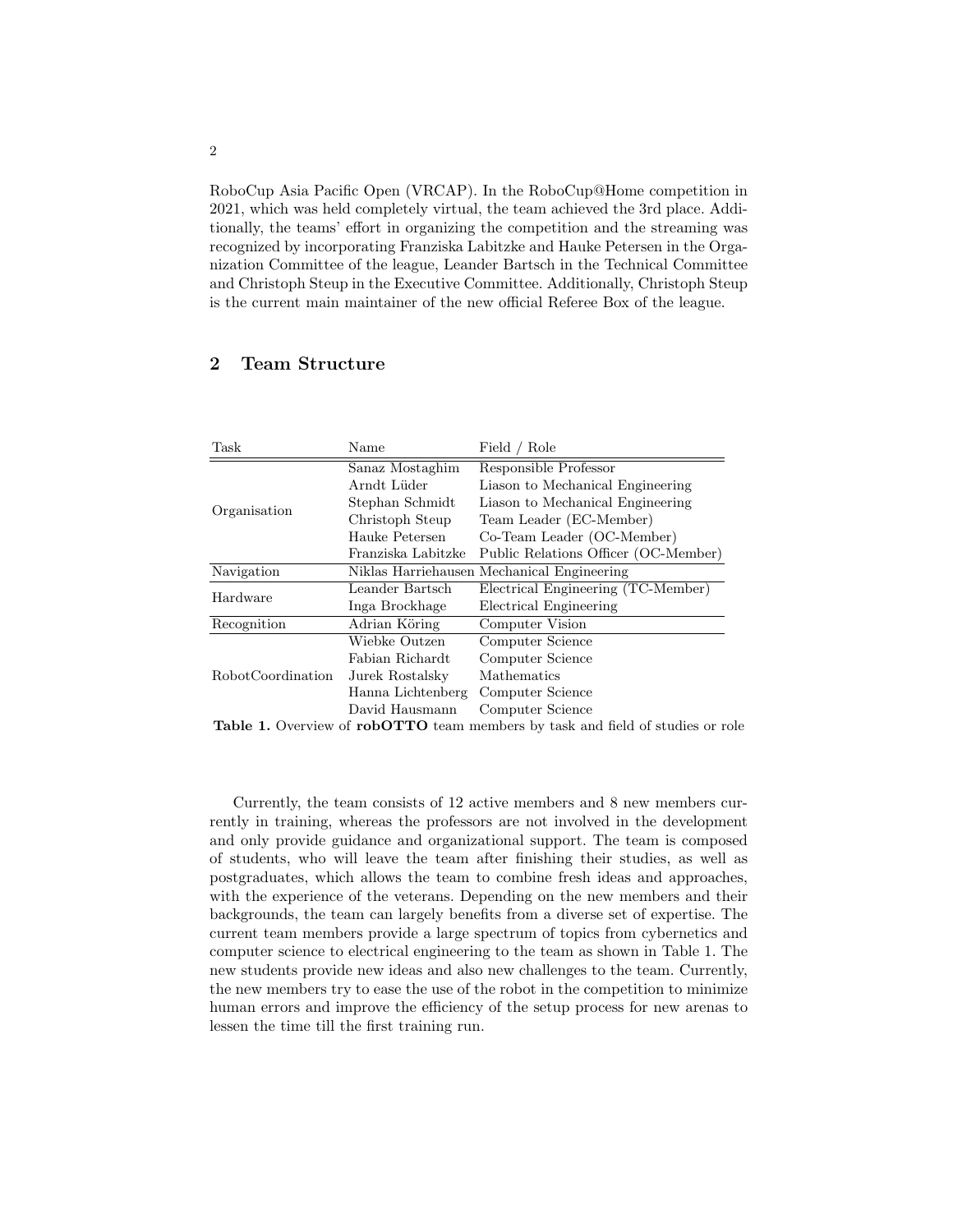## 3 Robot Description

The standard KUKA youBot does not provide any sensory equipment. Modification were necessary to use the robot in the @Work league. To minimize effort and maximize results most of the additions are COTS, used in the robotics community. Our modification relates to the sensory equipment consisting of an additional camera and two laser scanners and to the manipulation system extended with a specialized gripper. Additionally, we switched to a more powerful PC.



Fig. 1. Modified KUKA youBot

### 3.1 Changes to the standard Platform

Camera We use an Intel RealSense RGB-D camera, which provides registered point clouds as well as an RGB-D image. Currently, we focus on the color data for recognition and use the depth image as a highly flexible distance sensor. Around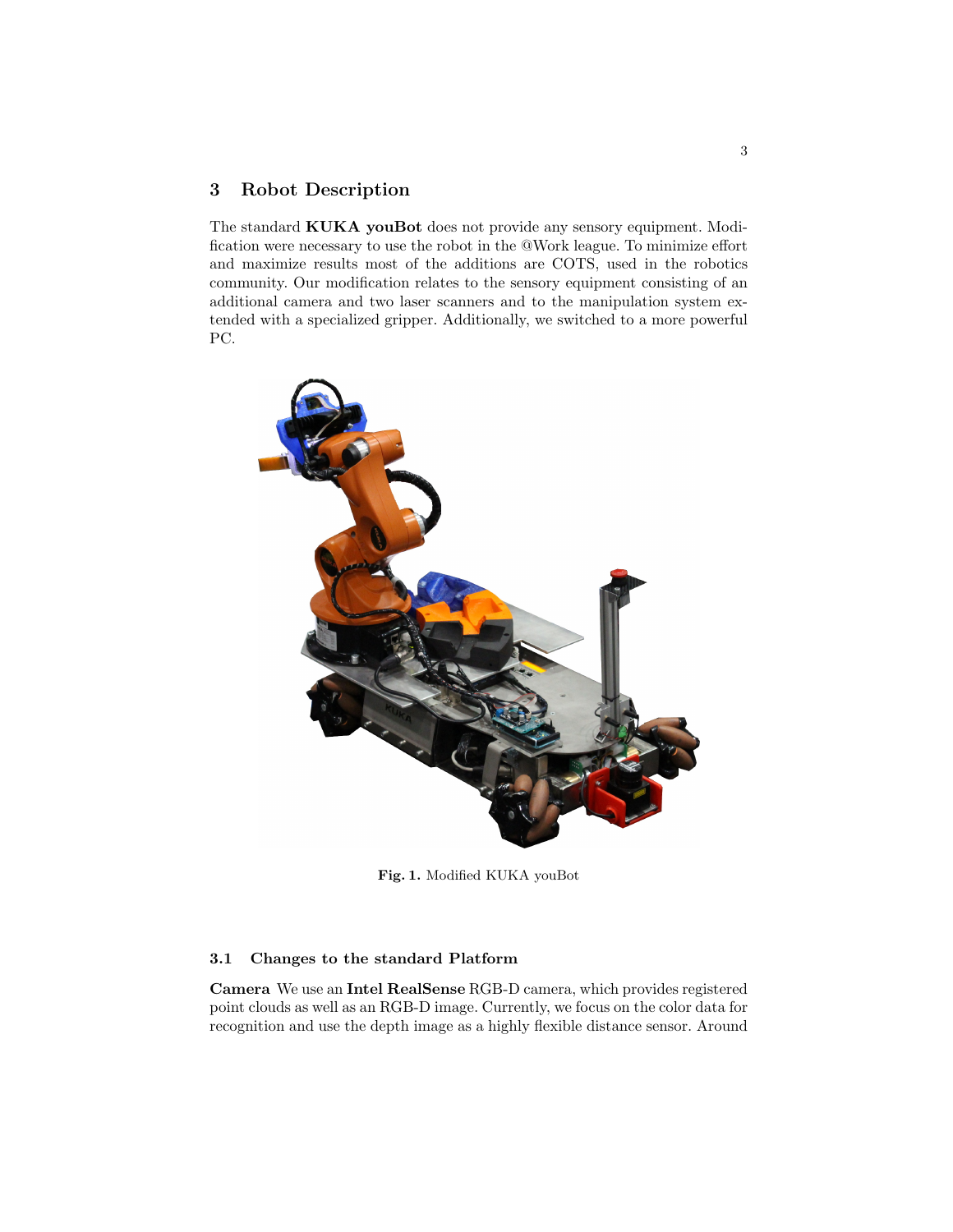the lenses and projectors of the RealSense we mounted an oval-shaped ring of LEDs to improve lighting conditions and enable a reliable object detection and classification. During navigation, the RealSense camera is used to detect barrier tape.

Gripper The objects of the @Work league have varying shapes and sizes. After preliminary tests, we observed that the normal metal gripper on the KUKA youBot cannot reliably handle many of these objects. Our current gripper is based on a custom 3D-Printed mount using a single servo by Dynamixel and Finray-fingers by Festo, which are controlled by an embedded board. Current development focus on correctly identifying and handling error cases like the loss of an object. Additionally, we aim to improve the grasping of not perfectly aligned objects.

Computing and Connections We updated our Intel NUC to a newer 8th generation version providing 4 real cores with 45W TDP to enable more complex algorithms for navigation, path planning and task optimization. We now use two Teensy ARM-Cortex M4 powered embedded boards to integrate the gripper and our custom power supply. The hardware and software architecture is modularized through defined interfaces to provide a stepping stone for students inexperienced with programming to experiment without needing the whole development stack used on the main robot.

Laser Scanner Mounting Brackets The team uses Hokuyo URG-04LX laser scanners. These provide appropriate distance measurements in a 240<sup>°</sup> radius with a maximum distance of 5.5 m. A reliable localization is possible if the laser scanners are exactly parallel to the ground. To this end, the team designed reliable, adjustable mounting brackets, which were 3D printed by the team to prevent tilt errors even at the edge of the scanner's measurement range and shield the expensive sensors in the case of accidental collisions.

Replacement of the Upper Case The newly designed and manufactured upper case completely replaces the old top cover of the YouBot. It provides the option to access the underlying electronics easy, while extending the space inside the robot. This enables the possibility of another Intel Core i7 NUC, the power supply of the grippers and our USB3 hub to be stored inside the robot, see 3.1. Furthermore, the inventory, emergency switch and arm have pre-build mountings on the new case. Thanks to multiple mounting holes, the inventory can be offset, and additional parts can be added easy to the surface. The new cover proved very successful in the competition of 2019 and 2021.

Lithium Polymer-based Battery System The original lead-based batteries of the YouBot have two major drawbacks. Firstly, they are incredibly heavy,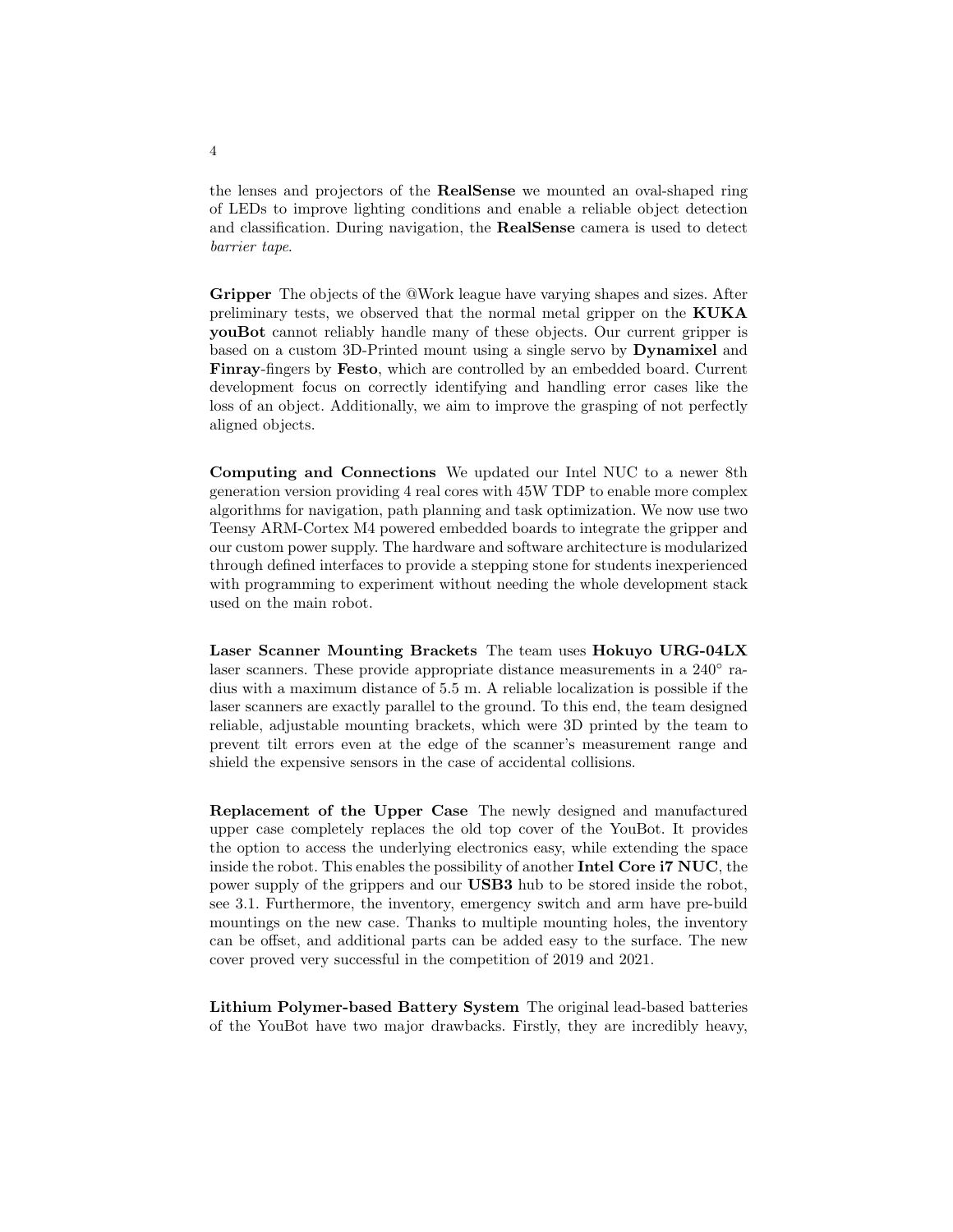which increases the transportation cost when flying. Secondly, their contained energy is rather scarce compared to the power necessary for all the components. Currently, our bot lasts for max 30 minutes, which is quite limited. Because of these reasons, we decided to switch to Lithium-Polymer-based batteries. But instead of using single cells, we use Bosch tool batteries, which are widely available and raise no suspicion at the airport. To this end, we integrated two of-the shelf buck-boost DC-DC converters for 12V and 24V as well as a customly designed PCB to hold voltage and current measurement, as well as emergency, switches to cut the different power rails. The current setup uses two batteries in parallel, which allows us to Hot-Swap the batteries without powering the bot down and up. Because of the ongoing Corona-Pandemic, we could not test the new system in a real environment, but our observation suggest a significant increase in endurance.

## 4 Software Architecture

In this section, we want to describe the main software components and how they interact. We use the Robot Operating System (ROS)[6] in the Melodic version running on Ubuntu 18.04 LTS. The main advantages are the communication abstraction and the great number of easy-to-use debug tools.

#### 4.1 Overview

Fig. 2 shows the interaction of our software components. They are described in detail in the following sections.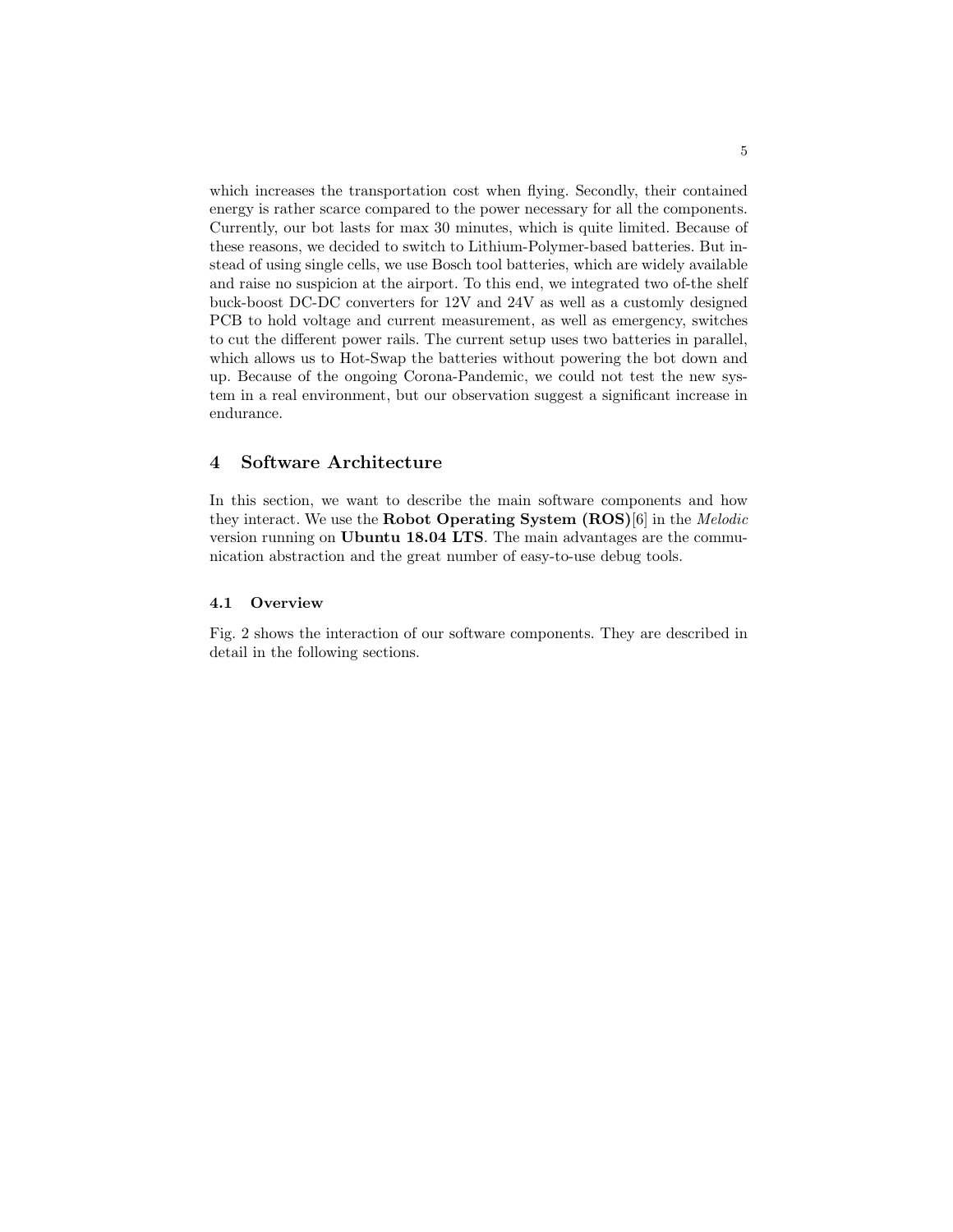

Fig. 2. Overview of the main software components of the robOTTO @Work framework.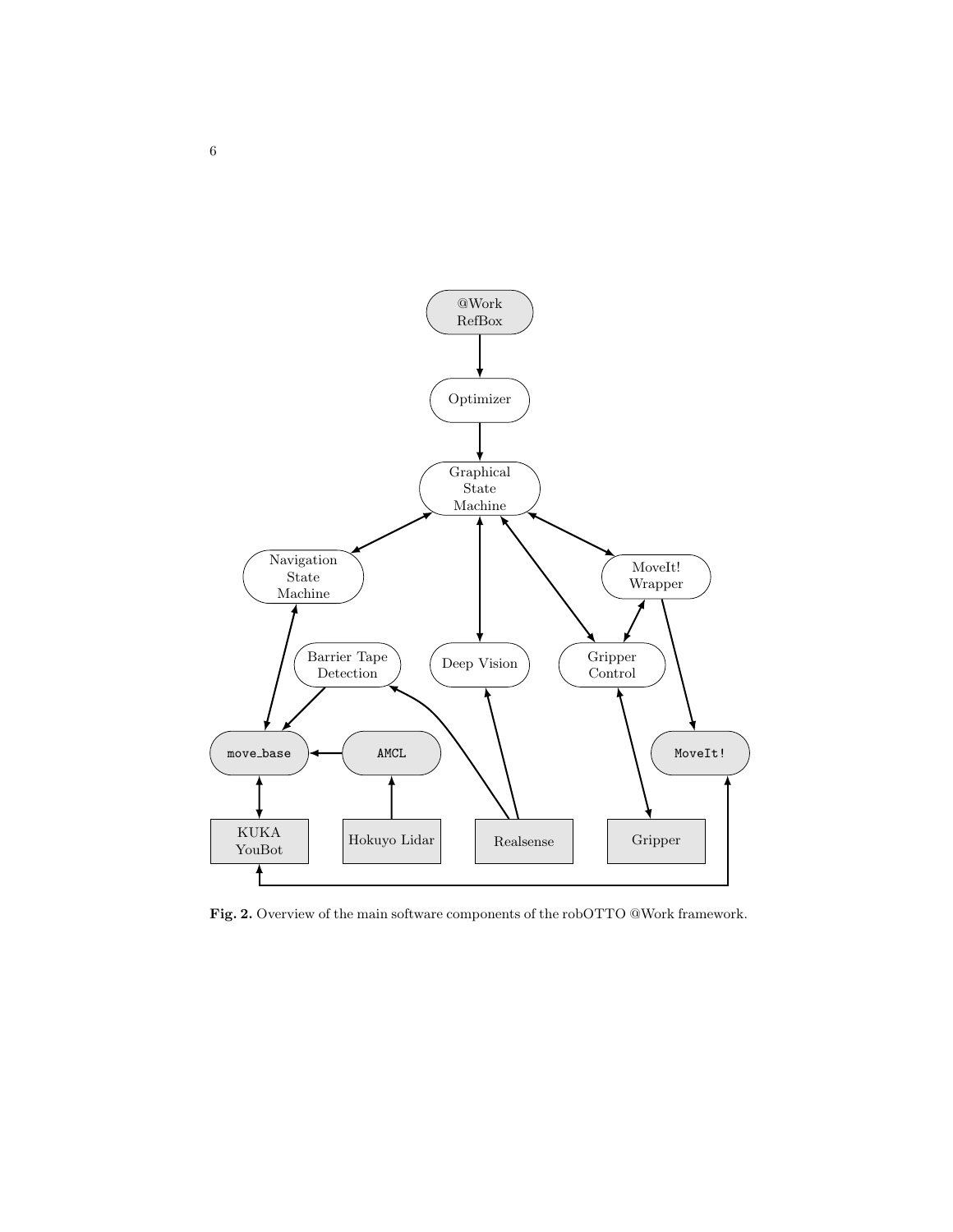State-Machine and Optimizer Core elements of the robot software architecture are the optimizer and the state-machine, which are responsible for coordinating the other modules of the robot like vision, navigation and arm movement. The transportation tasks, which the robot has to fulfil, are generated by the @work referee box of the league and transferred to the robot. On the robot side, the *receiver\_node* is used for processing and forwarding those messages to the optimizer. The optimizer searches for a sequence of transport tasks which reaches the maximum score within the time limit. Subsequently, it generates  $SubTask$  as an input for the state machine. Typical  $SubTask$  are picking up an object, placing an object or moving the robot to a workstation.

The state machine contains a logic for every SubTask. The logic determines a graph of parametrized actions which are necessary to perform the SubTask. Common actions are the MoveAction, ArmAction and VisionAction. They control the sub-state machines of the corresponding robot modules. For instance, a simplified *PickLogic* consists of following actions:

- 1. ArmAction moves the arm to the pose for barrier tape recognition.
- 2. MoveAction moves the robot to a specified workstation.
- 3. ArmAction moves the arm to the pose for object recognition.
- 4. DetectAction looks for the specified object on the workstation.
- 5. ArmAction picks up the object which was localized by the vision and place it in the inventory.

Because a reliable state machine is critical for the success of a robot performance, it is one of the most intensively unit tested modules of the robot.

World Model The world cup 2017 in Leipzig showed that the complexity of the tasks and the environment is difficult to handle in our current software architecture. To incorporate additional information on the state of the arena or the robot, lots of changes to code and interfaces were necessary. To mitigate this engineering issue, we decided to manage the information on the world in a central component. The resulting world model component allows us to store, track and replay changes to the robots and the arena's state. Additionally, we added support to add and modify the data in the world model of a specific task and visualize it. The major benefit of this approach is the stability of interfaces between our functional SubTask components, as well as the centralized point for team members to add and request information on the world. Finally, the visualization tool gives us better insights into the robot's current behavior and choices to ease debugging.

Deep-Learning-based Vision - Deep Vision We currently only use 2D images for object detection, even though the RealSense also provides 3D data. Our object detection system is based on the TensorFlow Object Detection API. We created a custom bootstrapping and augmentation system to generate additional training data. The major work in this system was the manual generation of training data. To ease the process, we developed a custom tool to check the detection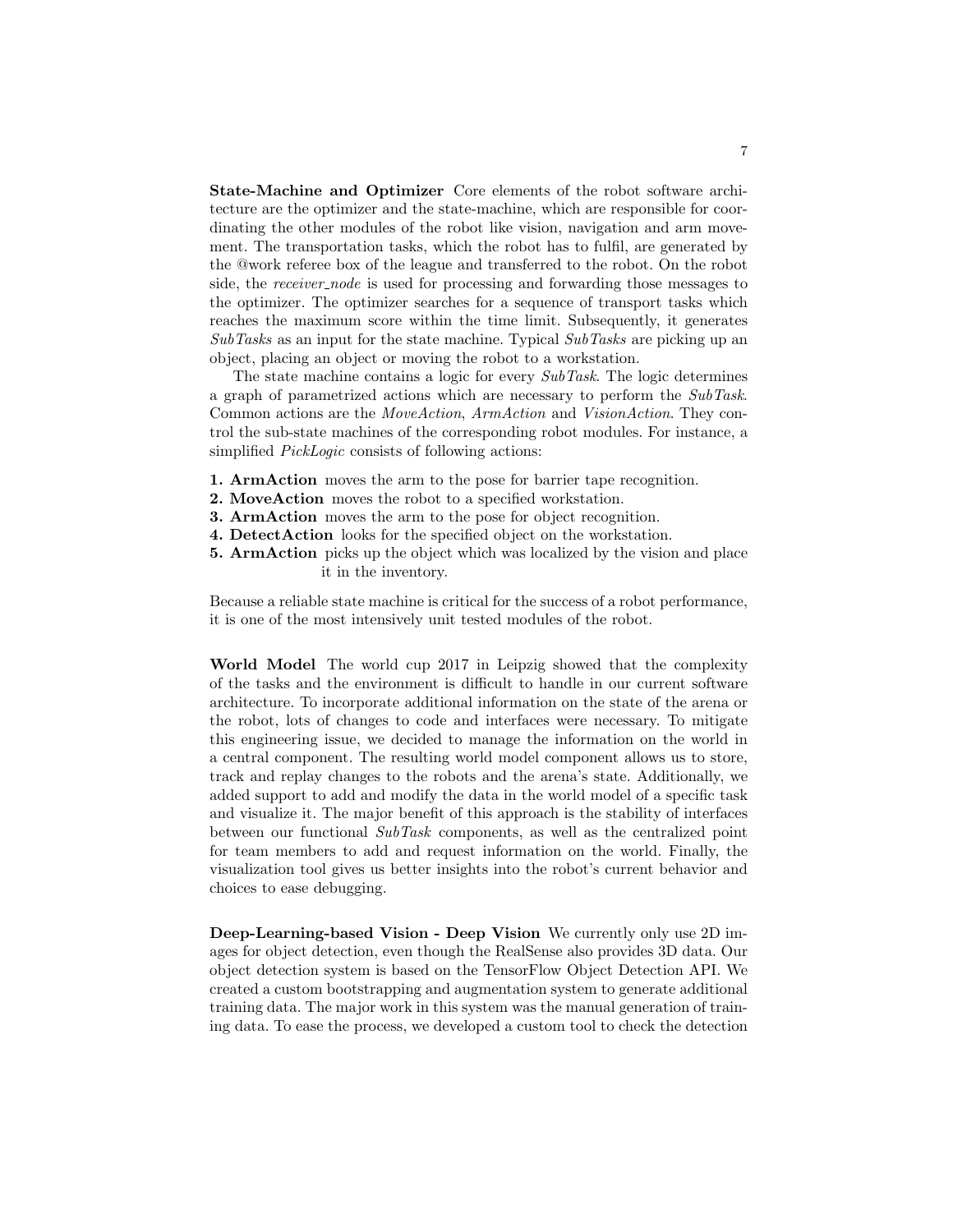and classification output and generate manually corrected training samples. To only addition to the original detection API is an additional object orientation detection code to also output a 2D rotation of the object on the workstation.

Path Planning for Industrial Robots The navigation of industrial robots has to be developed with multiple competing influences in sight, as fast movement and collision avoidance are both critically important to successfully participate in  $RoboCup@Work.$  Other factors are more subtle, like predictability of behavior and easy maintenance and adaptability. The last two points are especially important in the context of RoboCup as a competition of students, where team members and responsibilities switch regularly and members have to be able to familiarize them self with the code, often on a short notice.

The current navigation stack used by robOTTO supports two different approaches. The first approach uses the DWA-Planner (Dynamic Window Approach)[3] which is open-source code and the standard planner for holonomic platforms in ROS. Since, it is quite complex with many configurable parameters, we use a slightly modified parameter-set which was made available publicly by the b-it-bots team for usage with the KUKA youBot.

The second approach is a minimal implementation of a local planner which relies on the global planner for object avoidance to keep the complexity and feature duplication down. It was developed after preliminary tests with the DWA-Planner showed unpredictable and often oscillating behavior depending on a multiple factors like CPU load and floor conditions.

Integration of the MoveIt! Trajectory and Kinematics Stack The previously used kinematics stack for the manipulator used by the team, SAMIA, was built by former member Stefan as a by-product of his Master's Thesis and subsequently adapted for the @Work competition. But with Stefan gone, we now face problems maintaining and extending the codebase. This led to the decision to abandon our own stack in favor of **MoveIt!** [2]. **MoveIt!** is an open-source motion planning framework originally developed by Willow Garage, which unifies motion planning kinematics, collision checking and dynamic three-dimensional environment representations. As it was initially developed to be used with ROS, it offers a high degree of integration with existing packages and tools, such as RViz. The stack's incorporation into our code, as well as the creation of the arm-state-machine Figure 2 and interfacing with our main state machine, was done by Hauke. Since then, it proved to be a viable alternative to our previous solution and had successfully been used at GermanOpen 2016 in Magdeburg and RoboCup 2016 in Leipzig. One of the stack's issues on our platform was the calculation time required to generate a valid movement trajectory. For this purpose, we have developed a ROS package which allows caching static trajectories (e.g. when placing an object in one of the inventory slots) and integrate them in dynamic trajectory paths to speed up the calculations. Currently, we are working on the integration of MoveIt's Planning Scene to allow complex mo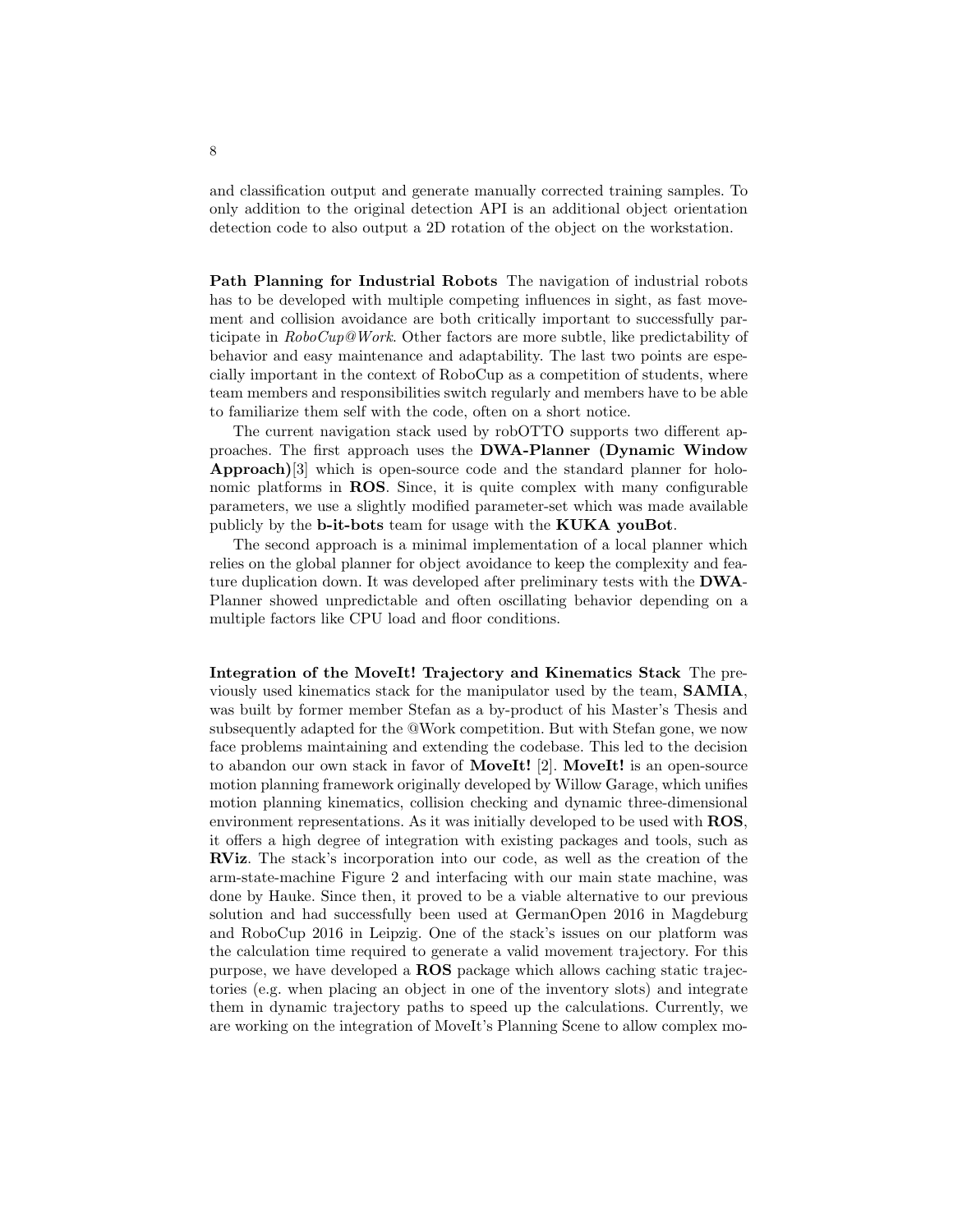tion planning in environments with obstacles. We want to use this approach for "tight" spaces like shelves or workstations with walls around it.

Barrier Tape Detection The Barrier Tape Detection is asked to spatially locate barrier tape strips given a camera image and position. To achieve this, we first detect the barrier tape in the image. This is done using a semantic segmentation of the camera image also used for object detection and recognition. However, in this case a convolutional neural network is used, which combines the task of filtering, segmentation and recognition. We used Tensorflow to implement the network and train it. The output of the network is an image of white pixels, where the barrier tape was detected. The training samples are generated using images of the used barrier tapes in the competition overlaid on various background images and lighted by Blender. To get the world coordinates of the barrier tape, we cast rays from the camera through the white pixels in the mask into the scene and find intersections with the ground plane. All such intersection points finally form the resulting point cloud, which is fed to the navigation stack as an additional sensor. The only manually configured part of the Barrier Detection is the calibration of the mapping of the 2D camera coordinates to the 2D map coordinates of the navigation.

Graph-based Visual State-Machine We finished the integration of FlexBE [7] as our new state-machine description mechanism. All our old state-machine code as well as the previously separated RTT-State-Machine are now encoded in the new system. As a byproduct, we simplified the state-machine for the manipulator and integrated extended planning capabilities. The new state-machine still needs to be evaluated in realistic contexts of competitions to see if it fulfills the expectations of more flexible and faster adaptations on site.

## 5 Future Software Components

The following components are currently worked on and may be used in the WorldCup 2022 if the development is finished, and they are sufficiently tested.

#### 5.1 New Camera and Vision Pose

We bought the new and probably last Intel RealSense L515 and are currently aiming to integrate it in our manipulator. However, the new vision concept is fundamentally different by using a different vision pose as well as a different mount point for the camera, allowing more efficient vision operations. Additionally, the new system shall allow us to handle shelves and high tables.

#### 5.2 Specialized Near-Field Localization

We are currently working on a specialized near-field localization mechanism to enable precise localization of the robot close to workstations to remove our specialized navigation state-machine, which moves manually when very close to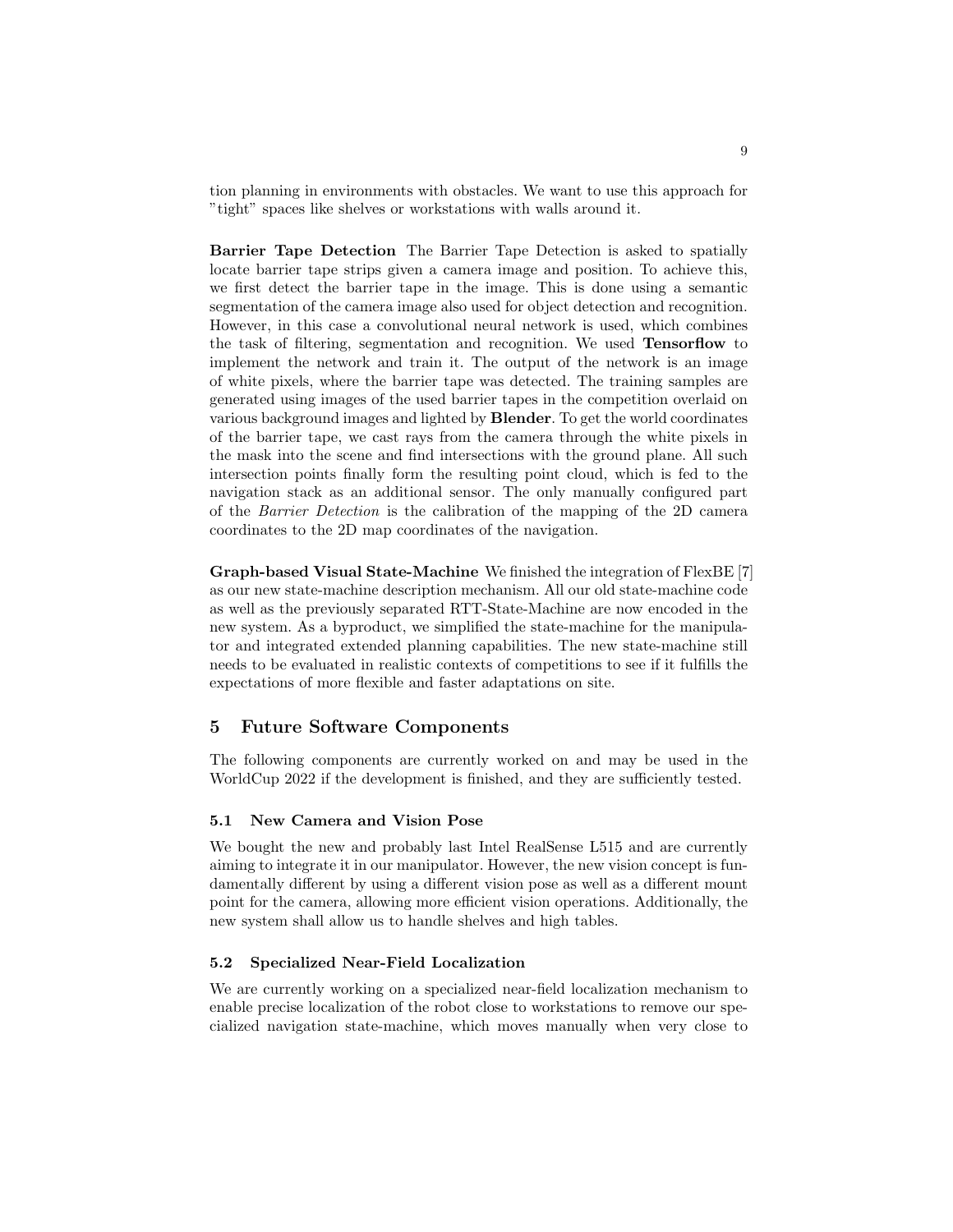workstations. The new approach will enhance AMCL using semantic localization of tables and fuse the resulting pose information using an Unscented Kalman Filter.

#### 5.3 New Optimizers

To speed up and enhance the quality of the resulting behavior of the robot, we develop two new optimizers using a Branch-and-Bound and a Genetic-Algorithmbased approach. These optimizers shall allow us to handle dynamic failures of sub-tasks within the run and provide, in general, better and faster results than the old one.

### 6 Conclusion

With the influx of new team members and the continued participation by last year's members, we are cautiously optimistic that we will be able to build upon the work done last year. Expected changes to the rules of the competition mandate some overhauls of components like manipulation movement and tables height estimation. The last participation left us with a code base, solving most of the tasks of the @work league. This enables us to focus this year on testing and improving the robustness of the working solutions, while adapting them to the new rules.

### Acknowledgements

We would like to thank Sanaz Mostaghim, Chair of Computational Intelligence for her support during the year and providing us with access to tools and the necessary facilities for storage and testing. The team and all former members would also like to thank Arndt Lüder for his engagement and support since our founding in 2010.

## References

- 1. Rainer Bischoff, Ulrich Huggenberger, and Erwin Prassler. Kuka youbot-a mobile manipulator for research and education. In Robotics and Automation (ICRA), 2011 IEEE International Conference on, pages 1–4. IEEE, 2011.
- 2. Sachin Chitta. Moveit!: an introduction. In Robot Operating System (ROS), pages 3–27. Springer, 2016.
- 3. Dieter Fox, Wolfram Burgard, and Sebastian Thrun. The dynamic window approach to collision avoidance. IEEE Robotics  $\mathcal{B}$  Automation Magazine, 4(1):23-33, 1997.
- 4. Gerhard K Kraetzschmar, Nico Hochgeschwender, Walter Nowak, Frederik Hegger, Sven Schneider, Rhama Dwiputra, Jakob Berghofer, and Rainer Bischoff. Robocup@ work: competing for the factory of the future. In Robot Soccer World Cup, pages 171–182. Springer, 2014.